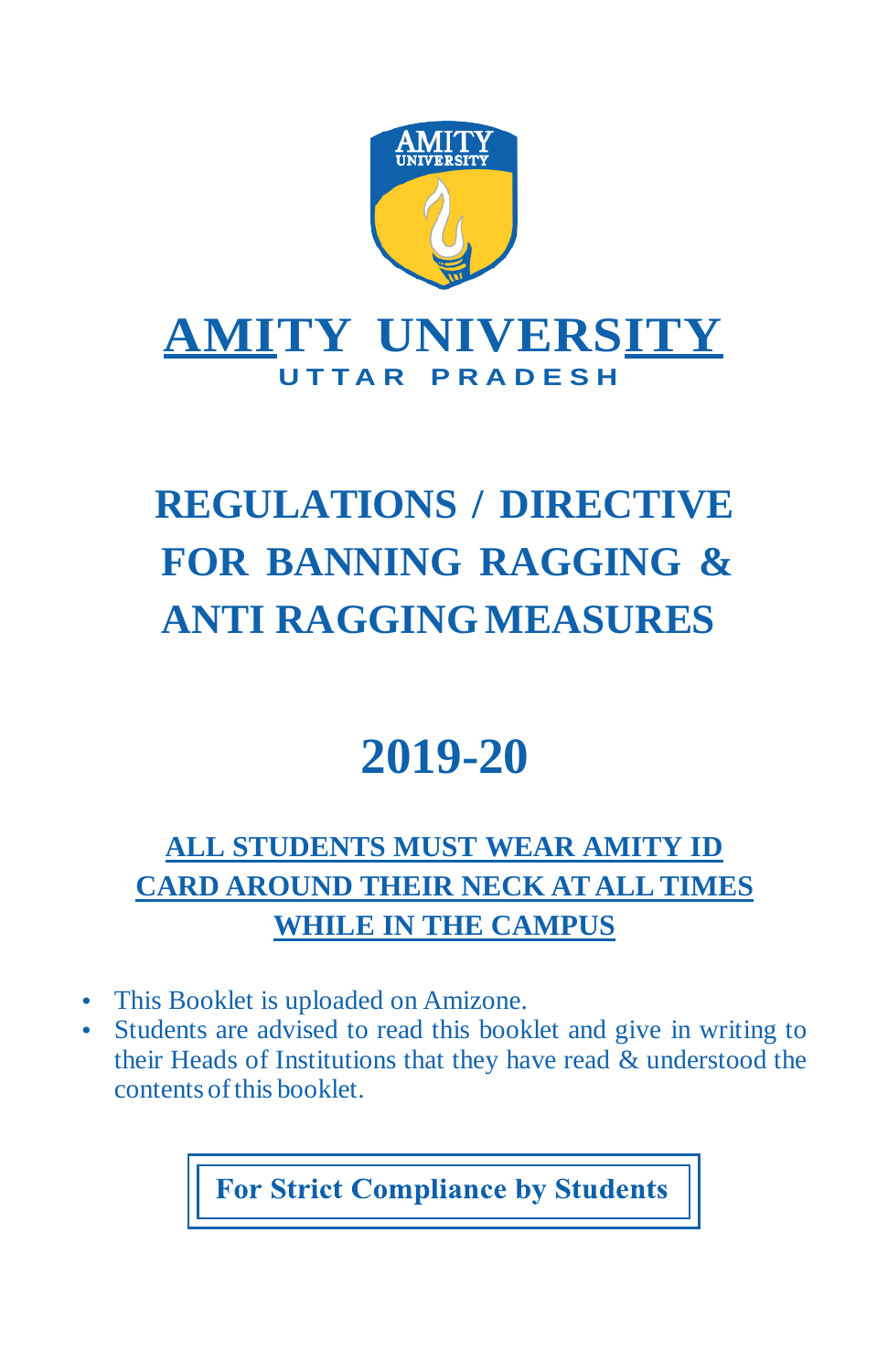

# **INDEX**

| S. No.       | <b>Contents</b>                            | Page No.  |
|--------------|--------------------------------------------|-----------|
| $\mathbf{1}$ | Aim, Terms of Reference                    | 2         |
| 2            | <b>What Constitutes Ragging</b>            | 2         |
| 3            | <b>Prohibition of Ragging</b>              | 3         |
| 4            | Punishable Ingredients of Ragging          | 3         |
| 5            | <b>Punishments and Appeal</b>              | 4         |
| 6            | <b>Measures for Curbing Ragging</b>        | 5         |
| 7            | <b>General Instructions</b>                | 5         |
| 8            | Anti-Ragging Control Room                  | 6         |
| 9            | Anti-Ragging Monitoring & Execution Cell   | 7         |
| 10           | Proctorial Board                           | 7         |
| 11           | <b>Action Procedure</b>                    | 7         |
| 12           | <b>Instructions Specific to Hostels</b>    | 8         |
| 13           | <b>Student Orientation</b>                 | 9         |
| 14           | Fresher's Introduction/ Induction          | 10        |
| 15           | Special Advisory to Freshers               | 10        |
| 16           | <b>Anti-Ragging Complaint Boxes</b>        | 10        |
| 17           | <b>Important Emergency Contact Numbers</b> | $11 - 13$ |
| 18           | Annexure I- Affidavit by the Student       | 14        |
| 19           | Annexure II-Affidavit by the Parent        | 15        |
| 20           | Note                                       | 16        |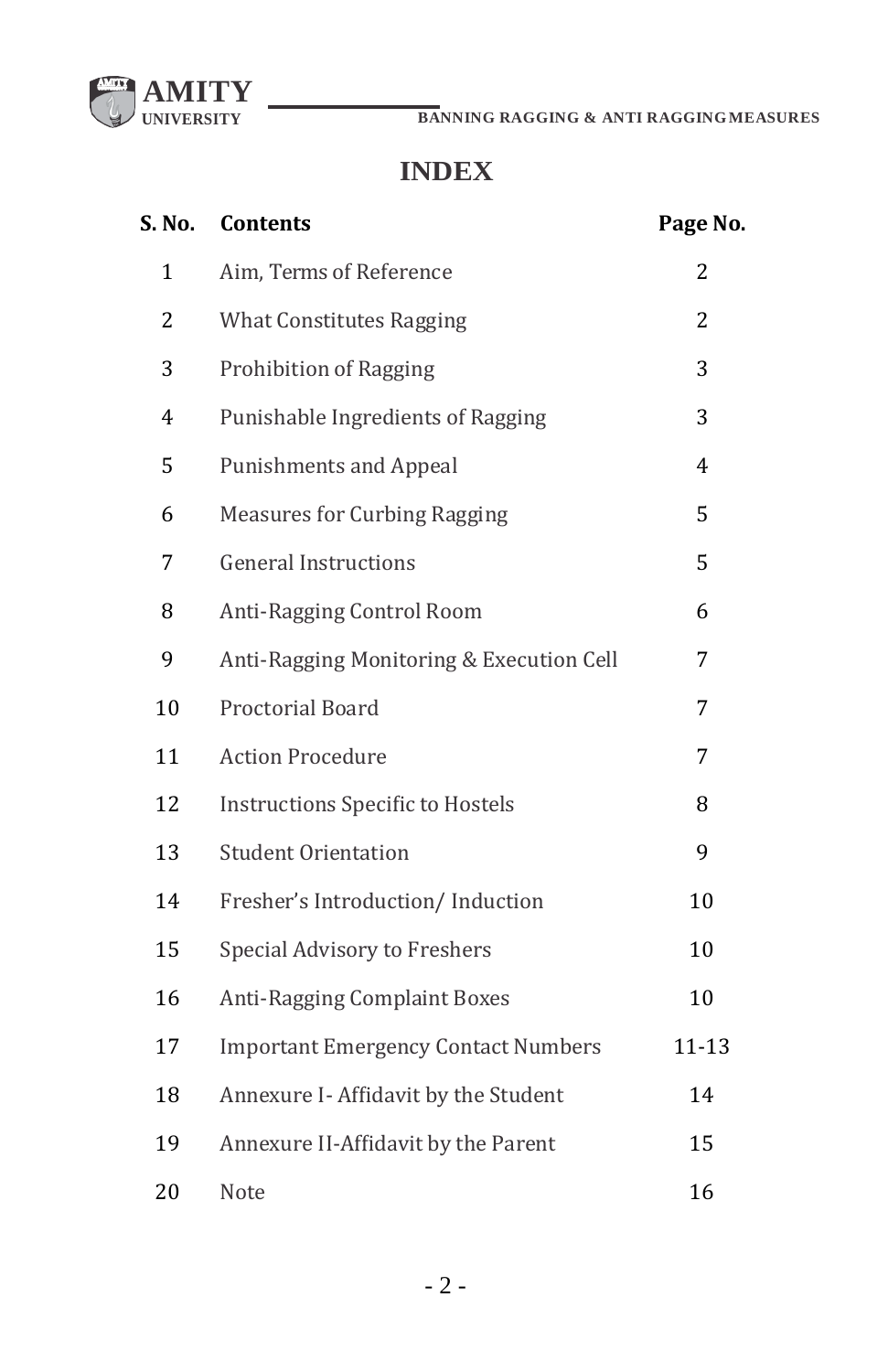

# **REGULATIONS / DIRECTIVE FOR BANNING RAGGING & ANTI-RAGGING MEASURES**

#### **1. Aim**

Tomaintain 'RaggingFreeCampus'status oftheUniversityby preventing any type ofraggingactivity.TheUniversityhasadoptedstringentanti-raggingmeasures and provisionsleading to strict punishments, in this direction, to offenders.

#### **2. TermsofReference**

- (a) SupremeCourtGuidelines
- (b) TheUttarPradeshProhibitionofRagging inEducationalInstitutionsAct,2010
- (c) UGCRegulations, 2009
- (d) AUUPRegulations onRagging

### **3. WhatConstitutesRagging**

Ragging is any disorderly conduct, whether by words spoken or written, or by an act which has the effect of leasing, treating or handling with rudeness any student, indulging in rowdy or undisciplined activities which cause or are likely to cause annoyance, hardshiporpsychologicalharmorto raise fearorapprehension thereofina fresherora junior student and which has the effect of causing or generating a sense of shame or embarrassmentsoastoadverselyaffectthepsycheofa fresheroranyotherstudent.

#### **4. TheFollowingWillConstituteRagging-**

- (a) Anyconductbyany studentorstudentswhetherby wordsspokenorwritten orby anactwhichhastheeffectofteasing,treatingofhandlingwithrudenessafresheror any otherstudent.
- (b) Indulging in rowdy or indiscipline activities by any student or students which causes or is likely to cause annoyance, hardship, physical or psychological harm or toraisefearorapprehensionthereofinanyfresheroranyotherstudent;
- (c) Askinganystudenttodoanyactwhichsuchstudentwillnotintheordinarycourse doandwhichhastheeffectofcausingorgeneratingasenseofshame,ortormentor embarrassmentso as to adversely affect the physique or psyche of such fresher or any otherstudent.
- (d) Anyactbyaseniorstudentthatprevents,disruptsordisturbsthe regularacademic activity of any other student or a fresher;
- (e) Exploiting the services of a fresher or any other student for completing the academic tasks assignedtoanindividualoragroupofstudents.
- (f) Any act of financial extortion or forceful expenditure burden put on a fresher or any other student by students.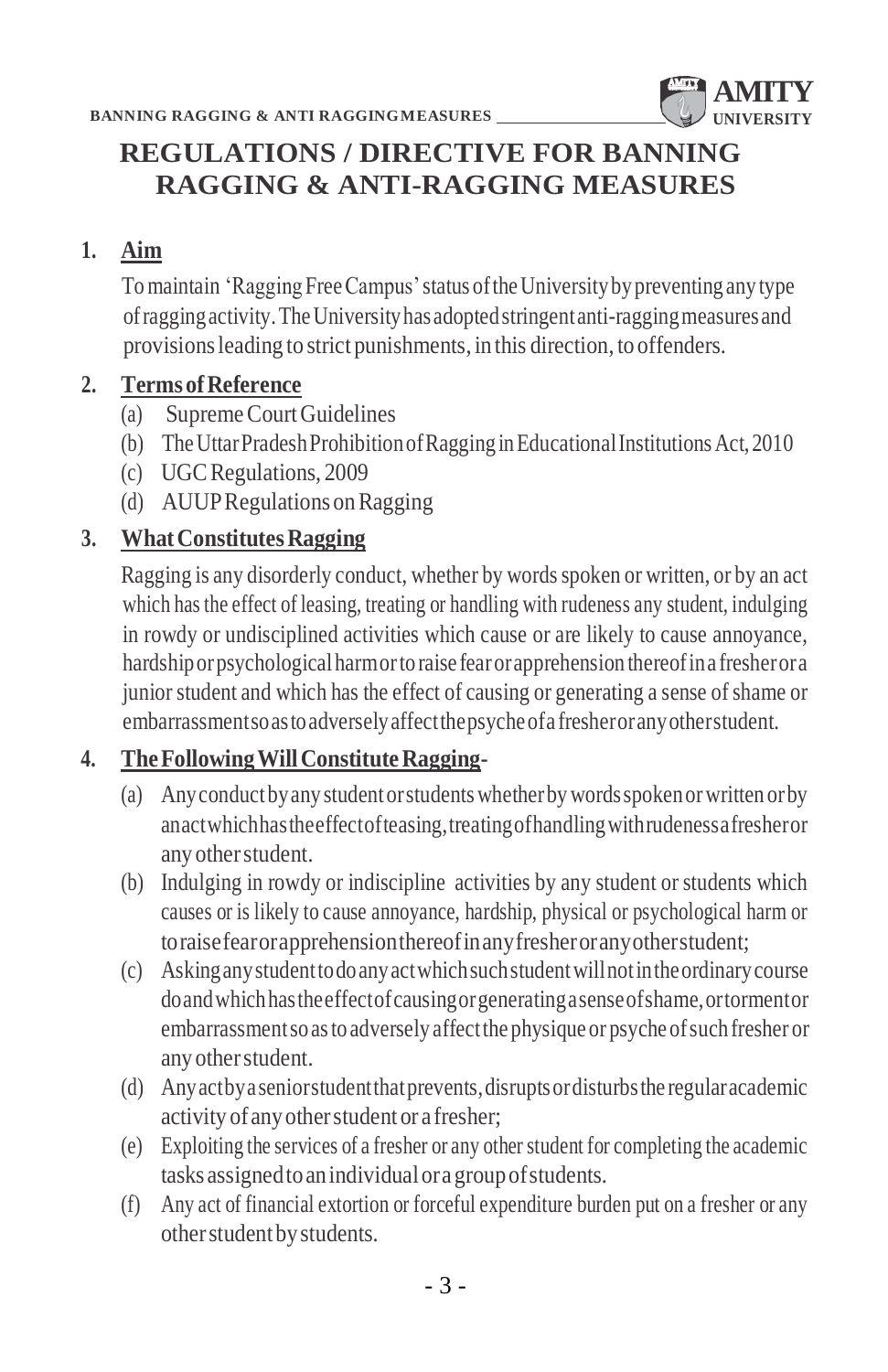

- (g) Any act of physical abuse including all variants of it: sexual abuse, homosexual assaults, stripping, forcing obscene and towards, gestures, causing bodily harm or any otherdangertohealth orperson;
- (h) Any act or abuse by spoken words, emails, post, public insults which would also include deriving perverted pleasure, vicarious orsadistic thrill from actively or passivelyparticipatinginthediscomfituretofresheroranyotherstudent;
- (i) Any act that affects the mental health and self-confidence of a fresher or any other student with or without an intent to derive a sadistic pleasure or showing or power authorityorsuperioritybyastudentoveranyfresheroranyotherstudent.

# **5. Prohibition of Ragging**

- (a) Ragging within the University Campus including its Institutions / Departments / Hostels or/ and any part of Amity University System as well as on public transport systemoutside the campusisstrictly prohibited.
- (b) Ragging in any form is prohibited also in the private lodges/buildings where the University students are staying.
- (c) No person including students/staff/faculty shall participate or abet or propagate ragging in any form.

# **6. Punishable Ingredients ofRagging**

- (a) Abetment to ragging;
- (b) Criminal conspiracy to rag;
- (c) Unlawful assembly and rioting while ragging;
- (d) Public nuisance created during ragging;
- (e) Violation of decency and morals through ragging;
- (f) Injury to body, causing hurt or grievous hurt;
- (g) Wrongful restraint;
- (h) Wrongful confinement;
- (i) Use of criminal force;
- (j) Assault as well as sexual offences or unnatural offences;
- (k) Extortion;
- (l) Criminal trespass;
- (m) Offences against property;
- (n) Criminal intimation;
- (o) Physical or psychological humiliation;
- (p) Attempts to commit any or all the above mentioned offences against the victim(s);
- (q) Threat to commit any or all of the above mentioned offences against the victim(s);
- (r) All other offences following fromthe definition "Ragging".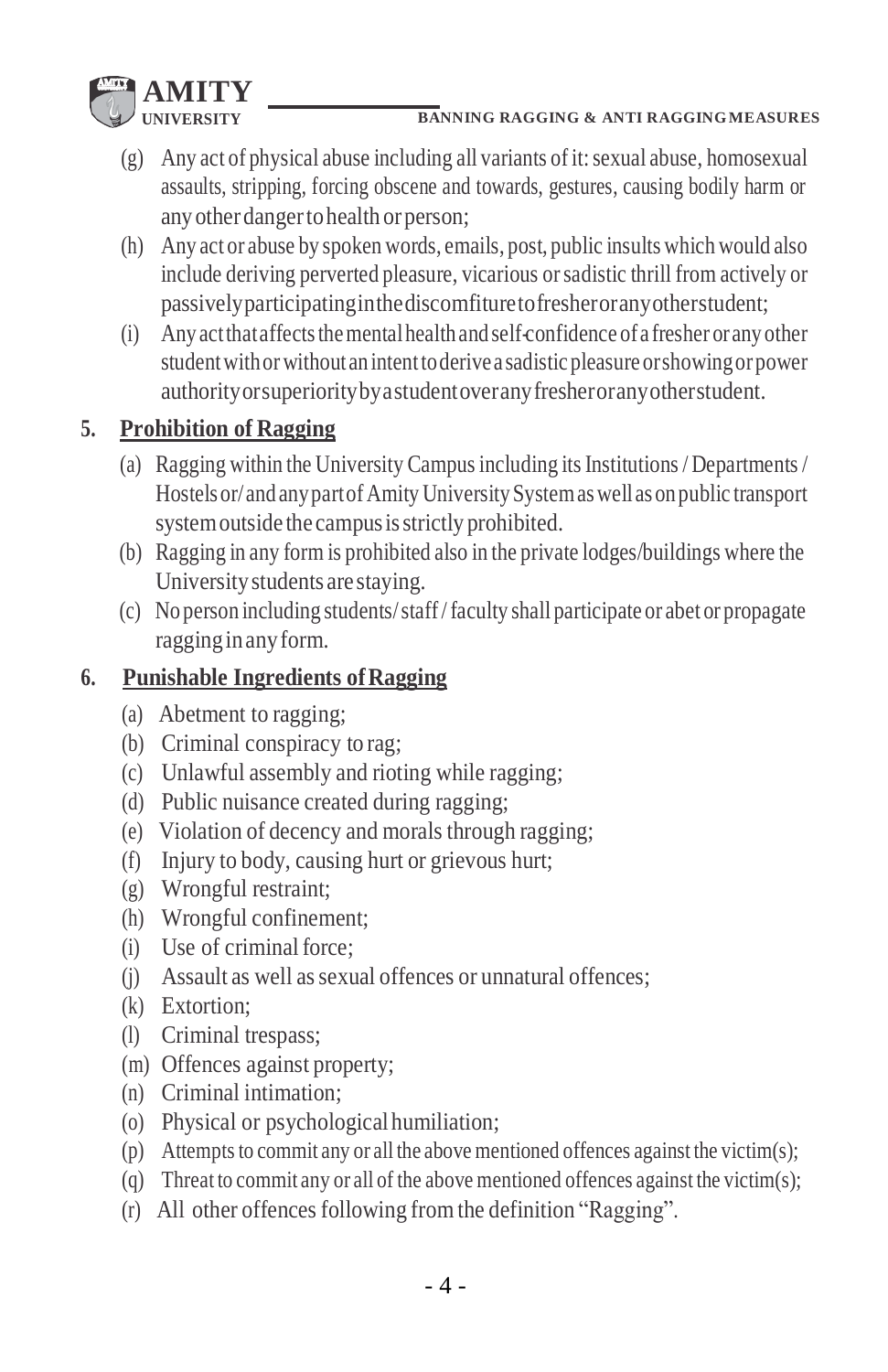#### **BANNING RAGGING & ANTI RAGGINGMEASURES**



- **7. Punishments**(to be decided based on the nature and gravity of offence)
	- (a) Cancellation of admission.
	- (b) Suspension from attending classes.
	- (c) Withholding /withdrawingscholarship /fellowship and other benefits.
	- (d) Debarringfromappearinginanytest/examinationorotherevaluationprocess
	- (e) Withholding results.
	- (f) Debarringfromrepresentingtheinstitutioninanyregional,nationalor international meet, tournament, youth festival, etc.
	- (g) Suspension/expulsion from the hostel.
	- (h) Rustication fromthe institution for period ranging from1 to 4semesters.
	- (i) Expulsion from the institution and consequent debating from admission to any otherinstitution.
	- (j) Collective punishment when the person committing or abetting the crime of ragging are not identified, the institution shall resort to collective punishment as a deterrent to ensure community pressure on the potential raggers.
	- (k) Whoever directly or indirectly commits, participates, abets or propagates ragging within or outside any educational institution shall be punished with imprisonment of either description for a term which may extend to two years orwith fine which may extend to ten thousand rupees or with both.
	- (i) Any student convicted of an offence under "ragging" shall not be admitted in any educationalinstitutionforaperiodwhichmayextendtofiveyearsfromthedateof order of debarring.
	- (m) Non-students involved in reports of ragging will be proceeded with under the criminal lawofIndia.
	- (n) Ex-students involved in ragging and against whom necessary action is taken under these provisions, will also be rendered ineligible for a period of five years from seekingenrolmentinany of the Institutions of the University. They will, however, begivenpostdecisionalhearing,withstrictadherencetothelawofnaturaljustice.
	- (o) In case any studentwho hasobtained degreeordiplomaoftheUniversity isfound guilty; under these Regulations, appropriate action will be taken under the provisionsoftheStudentsandRegulationsrelatingtoConductofExaminations.

# **Appeal**

TheStudent/spunishedasabovemayappealtotheProViceChancellorwithin30daysofthe dateoforder.ThedecisionoftheProViceChancellorontheappealwillbefinalandbinding.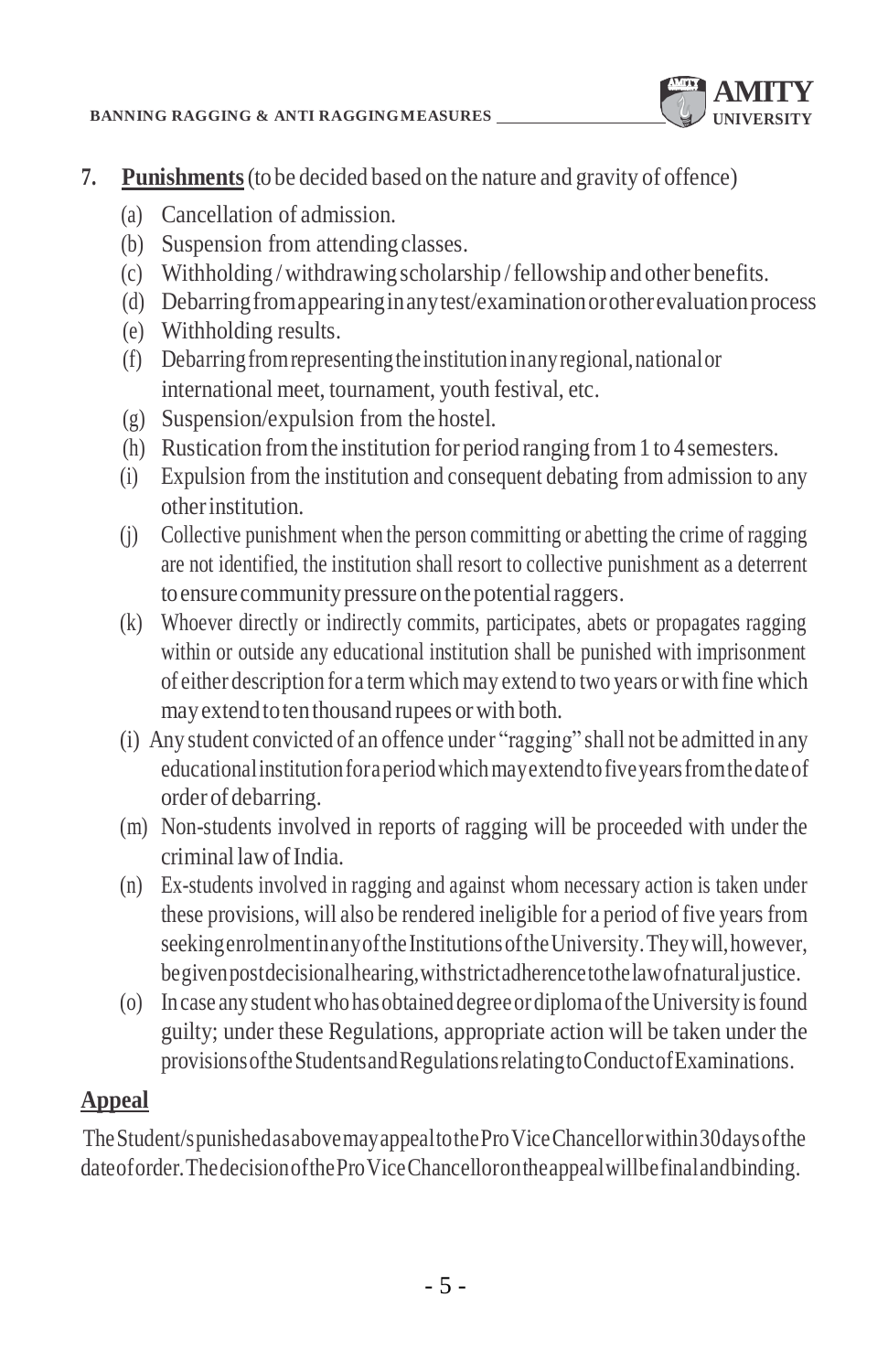

#### **8. Measures for CurbingRagging**

#### **(a) Before Admission /Registration**

- (i) A student will be only registered for the Programme or Semester on submission oftwoAffidavitsonRs.10.00stamppapereach,dullynotarized,onesignedby the student and the other signed by the parent. Formats of the Affidavits are given at:-
	- Annexure 1 -By the student
	- Annexure II-By the parent
- (ii) A student will not be registered for the programme / semester until the Affidavits mentionedabove are submitted.

### **(b) On Admission & Registration**

- (i) Everystudentatthetimeofregistrationwill gothroughthisbookletuploaded on his/her Amizone and will be given a printed leaflet detailing to whom he/she has to turn to for help and guidance for various purposes including addresses and telephone numbers.
- (ii) A student will give a signed receipt to his/her respective Head of Institution that he/she has received the printed leaflet and has thoroughly read and well understood the contents of 'Regulations/Directives for Banning Ragging  $\&$ AnilRaggingMeasures' booklet.
- (iii) The booklet has an advisory for 'freshers', which has instructions on whom to contact in case of incidence or attempt at ragging. This would include contact mobile numbers of Proctorial Board, selected persons from General Administration, Anti-Ragging Committees / Anti-Ragging Squads and the Anti-ragging Control Room.

#### **9. General Instructions**

#### **(a) Anti-Ragging Committees**

- (i) Each Institution will form an "Anti-Ragging Committee" headed by the Head ofInstitution.Itwillcompriseofselected facultymembers,parents,students fromthefresherscategoryaswellasseniorsandselectednon-teachingstaff.
- (ii) This Committee will be fully and totally responsible to ensure that no incidence ofragging as given in these regulationstakes place and will alsomonitor and ensure that instructions of these regulations are followed fully at all times.
- (iii) The Committee will also maintain alert vigil at all times and ensure that the Anti-Ragging Squads of the Institutions carry out their functions properly.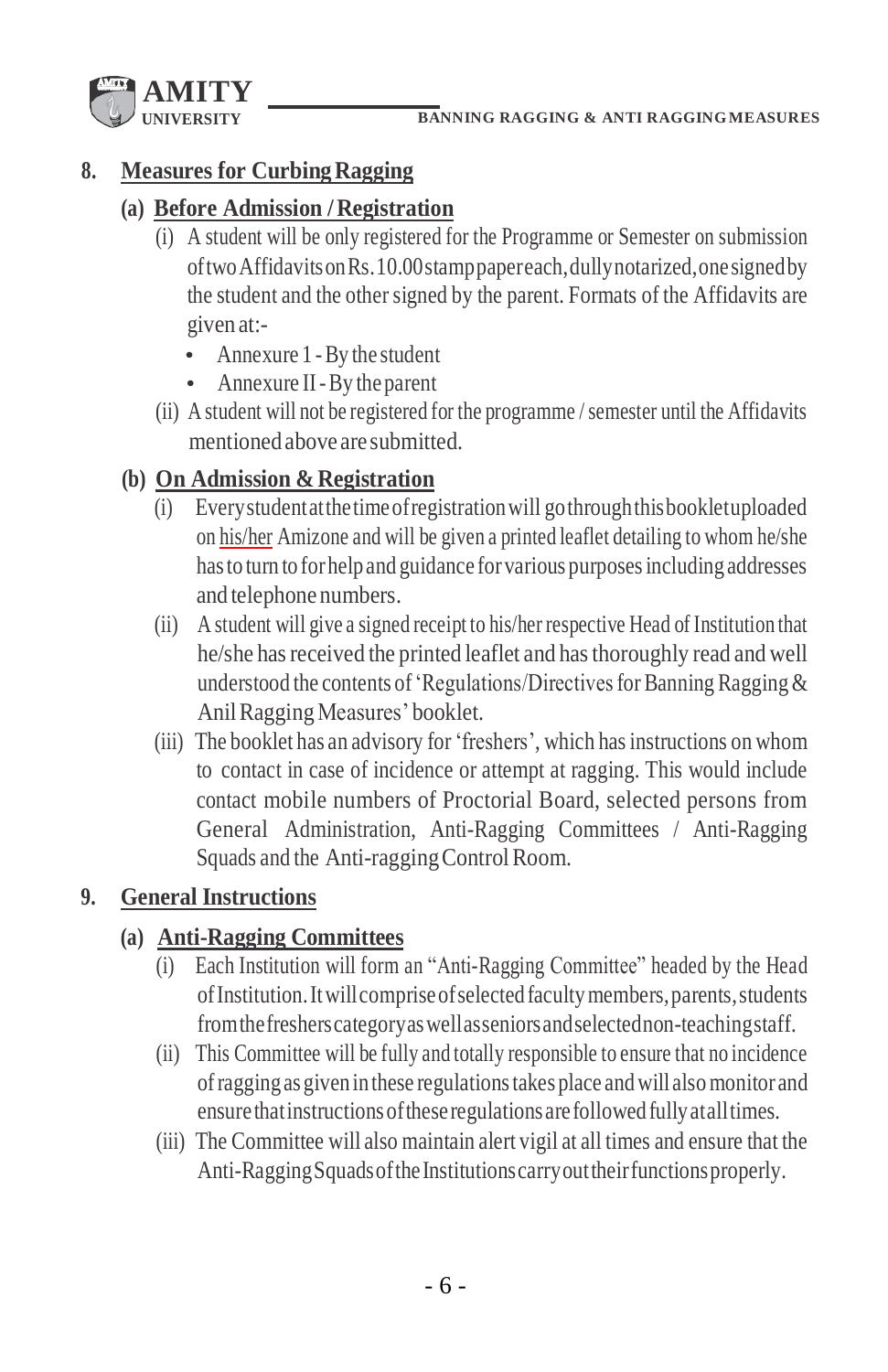

## **(b) Anti-Ragging Squads**

- (i) Each Head ofInstitution will constitute a number of**Anti-RaggingSquads.**  The number of squads will be based on the number of blocks/floors and strength of the students so that the Anti-Ragging Measures can be effectively implemented.
- (ii) Anti-Ragging Squads will comprise of senior faculty members and responsible representatives ofseniorand fresherstudents.Itsfunction will include going around / patrolling the Institution and the Campus common areas, maintain vigil and take action if they notice any incidence of ragging either in their Institution or any other Institution/or in the Campus.
- (iii) The Squads will also have the responsibility to investigate incidences of ragging and to report to the Anti-Ragging Committee & Anti-Ragging control Roomforimmediateaction/punishmentwhereverrequired.
- (iv) AllHeadsofInstitutionswillforwardthenameofAnti-RaggingCommittees andAnti-RaggingSquadstoAnti-RaggingMonitoring &ExecutionCell.
- (v) On the report of Anti-Ragging Squad or any other person who witnesses the incidence of ragging or on the complaint of any fresher student, immediate action will be taken by the Anti-Ragging Committees as given in Para 13- Action Procedure.

# **(c) Anti-Ragging Patrols**

Anti-Ragging Patrols will consists of ASO's & Security Personals. Anti-Ragging Patrols will operate 24 hours on all days in the Campus and also in various hostels, lodges, PG accommodation clusters outside the Campus, particularly,where freshers arestaying.

# **10. Anti-Ragging Control Room**

- (a) Anti-Ragging Control Room will be established in Lucknow Campus under the directions of AUUP Anti-Ragging Monitoring Execution Cells. The ControlRoom will be manned 24 hours based on the duty roster issued by the Monitoring Cell. It will be manned by one ASO and two Security Personnel in each shift under direct supervisionofconcerneddutyProctor/Asst.Proctorforaparticularshift.
- (b) Anti-RaggingControlRoomwillbeequippedwith landlineandmobiletelephone numbers which will be made widely known to all concerned.

# **11. Anti-Ragging Monitoring & Execution Cell**

(a) The Anti-Ragging Monitoring & Execution Cell will be established at AUUP, LucknowCampus and will be totally and fully responsible to ensure that allAnti-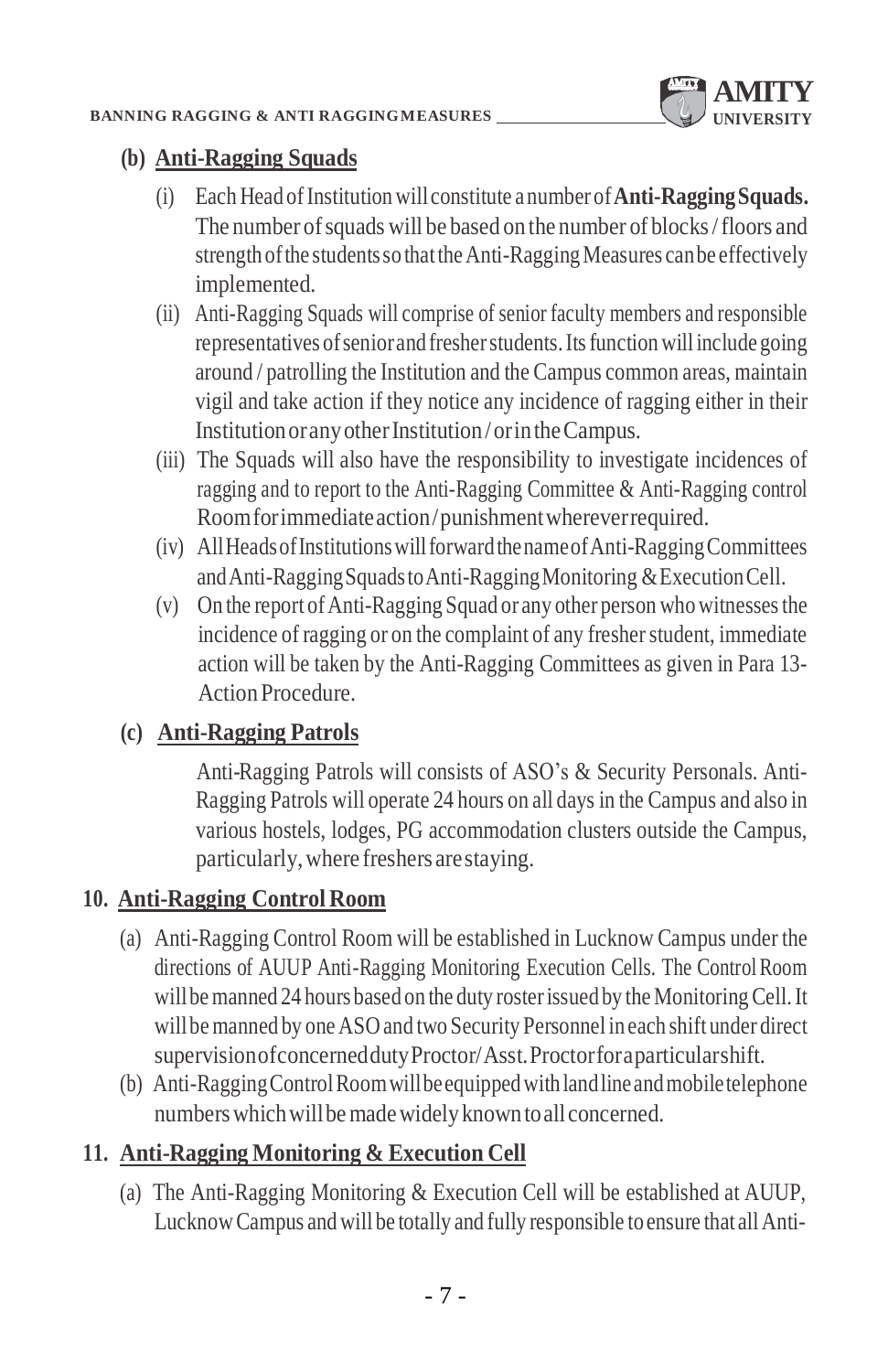

Ragging rules, regulations and measures are strictly followed.

- (b) The Anti-RaggingMonitoring&ExecutionCellwill alsoensure that appropriate actionis taken in all incidents ofragging. Its endeavor will be tomake AmityUniversity 'Ragging free'.
- (c) The Anti-Ragging Monitoring & Execution Cell will coordinate the activities ofthe Proctorial Board, Institutional Anti-Ragging Committees, Squads & Patrols and also the CentralControlRoom.
- (d) The Anti-Ragging Monitoring & Execution Cell and Proctorial Board will be responsible and function under the overall directions of the Pro-Vice Chancellor. The details of the members of the Anti-Ragging Monitoring & Execution Cell are given under Section For Fresher's.

#### **12. Proctorial Board**

The Proctorial Board will consist of faculty members from various Institutions to ensure properconduct&discipline inthecampus.Theycanbeapproachedbyanystudentfor help whenever required. The details of the members of the Proctorial Board are as given under the heading-ProctorialBoard/ImportantEmergencyNumbers(roundtheclock).

#### **13. Action Procedure**

- (a) Institutional Anti-Ragging Squads functions will include going around/ patrolling the Institutional and Campus common areas maintaining vigil and taking action if they notice any incidence of ragging or abetment of ragging either in their Institution or any other Institution in the Campus.
- (b) The Squads will also have the responsibility to investigate incidences of ragging and to report to the Institutional Anti-Ragging Committee, Anti-Ragging Control RoomandChiefProctorforimmediateactionwhereverrequired.
- (c) Central Anti-Ragging Patrols will report any incidence of ragging or abetment of ragging noticed by them to the Anti-Ragging Control Room & Chief Proctor immediately.
- (d) Chief Proctor / Institutional Anti-Ragging Committee / Proctor in-charge of the Anti-Ragging Control Room will take immediate action as per the situation which may include:
	- Immediate suspension pending inquiry of alleged perpetrators.
	- Sending reinforcements or any medical help if required.
	- Informing immediately and forwarding the incidentreport to DoSW.
	- DoSW will in turn inform the Vice Chancellor, Chairperson Anti-Ragging Monitoring & Execution Cell and Chairperson Student Discipline Committee.
- (e) Chief Proctor will examine the reportreceived fromthe Proctorin-charge ofthe Anti-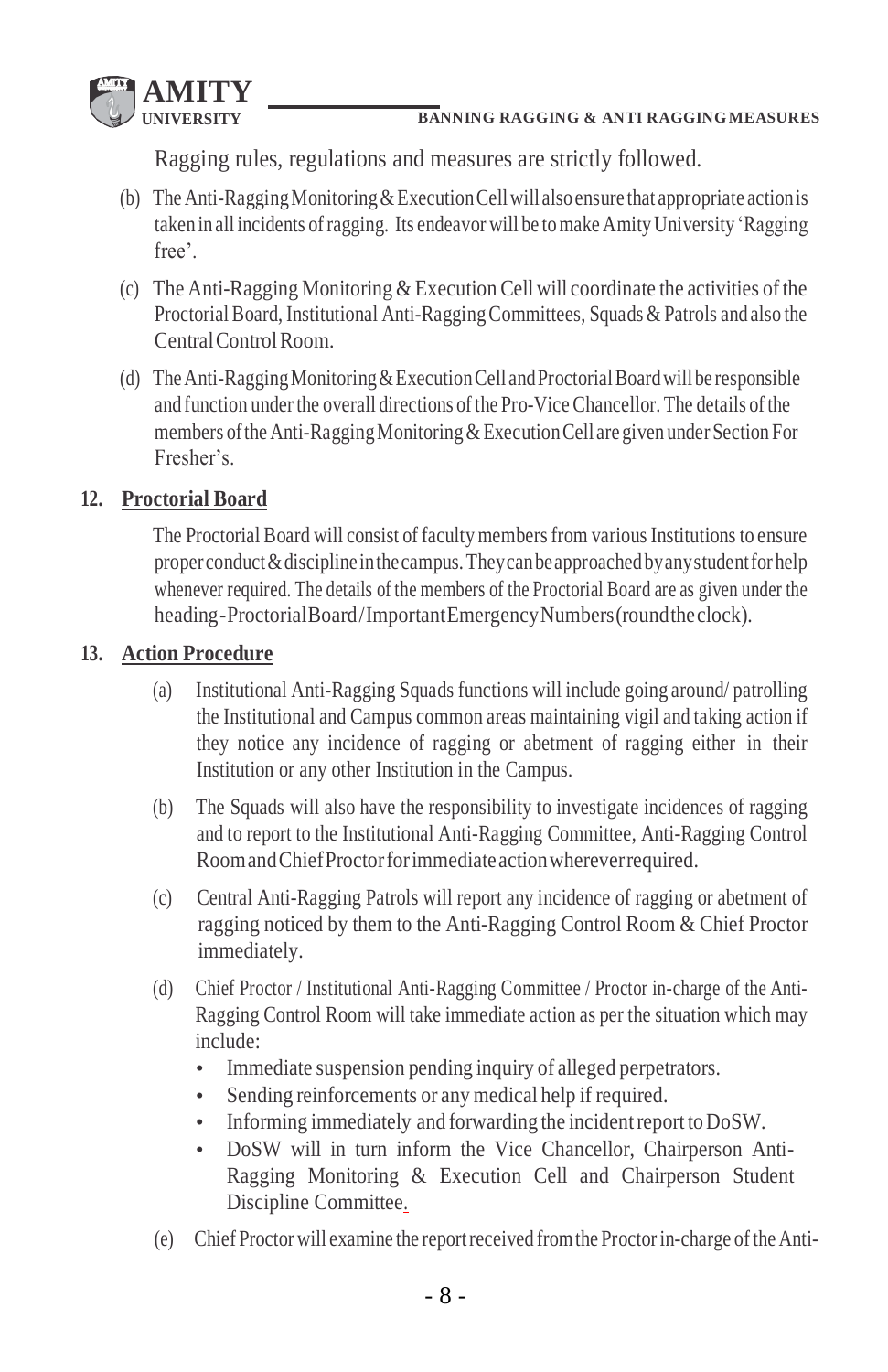

Ragging Control Room/ Institution. Anti-Ragging Committee / Squads/ Patrols, investigate and recommend appropriate punishment and send the report with recommendationsto DoSW for further action.

## **14.InstructionsSpecific toHostels**

- (a) The hostels for the fresher students will be in separate hostel blocks. The fresher hostel blocks will be barricaded by boundary walls / barbed wire fences and entry into the freshers' hostel will be manned by security staff round the clock.
- (b) Noone,particularlyseniorstudentswillbepermittedtoenterthefreshers'hostelat any time. Similarly fresher students are not permitted to visit hostels of senior students. The responsibility for ensuring the above instructions will be that of the security guard / guards on duty at the entry points to the freshers' hostels. Responsible security guards will be detailed by Director Security. The duty roster of the security guardsfor freshers' hostel will be given to Anti-Ragging Control Room.
- (c) Allthestudentswillreportbackintheirrespectivehostelsroomlatestby08.00pm.
- (d) Properattendance ofhostelstudents both freshers andseniors will commence at 08.00pmdailybyWarden'/Asst.Warden'sinpresenceofmembers detailed from the Anti-Ragging Squads. The attendance report will be submitted to Director Administration byChief Warden.
- (e) All hostel students must have their Hostel ID Card and Amity ID Card at all times with them and must abide by the Hostel Rules in addition to the Anti-Ragging Regulations.
- (f) AllDay Scholars are required to leave theCampuslatest by 05.45 pm.
- (g) Entry/presence of Day Scholars in the Campus will not be permitted beyond  $05.45$ pm and on holidays unless specifically allowed under the authority of the respective Head of Institution / Chief Proctor & Director Security. Strict disciplinary action will betakenifadayscholarisseenintheCampusafter05:45PM(oronholidaywithout proper authority). The timings for reporting back in the hostel and entry/ presence in theCampusofDayScholarsmaybereviewedandrevisedafter30Sep'14.

#### **15. Student Orientation**

A comprehensive Orientation Programme will be organized for allstudents on commencement of their respective programmes. It will be mandatory for all students to attendtheOrientation Programme.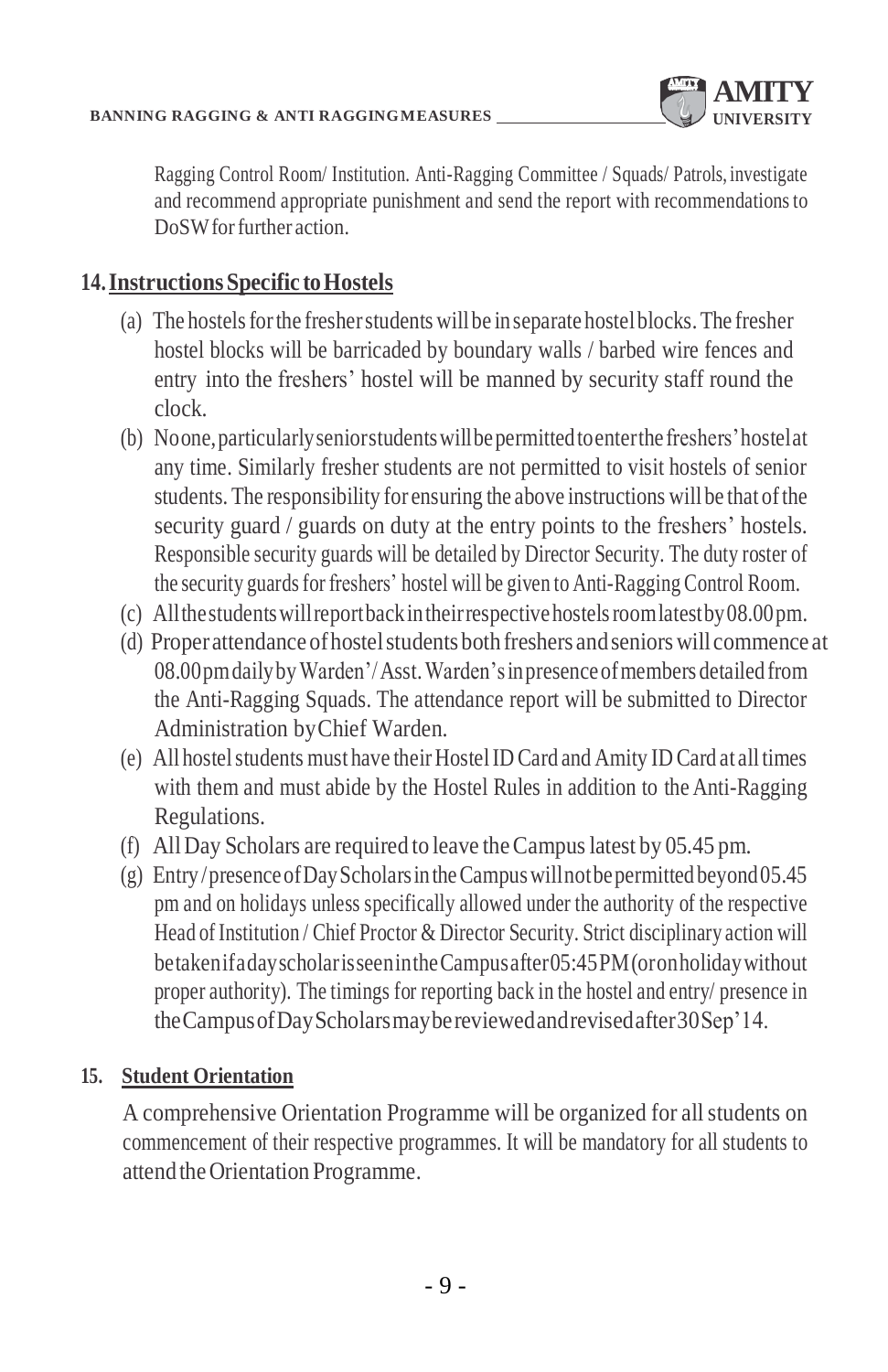

# **16. Freshers Introduction /Induction**

A systematically organized Freshers' Introductions/Get-Together party will be organizedbyvariousInstitutions asperpolicyissuedbytheAcademicOfficeatAUUP Head Quarter which would conform to the decorum and dignity as expected by the University and act as a forerunner for introductions and ice breaking between seniors and freshers.

#### **17. Special Advisory to Freshers**

- (a) Freshers should not hesitate or feel shy of reporting any incident of ragging either as a victimoras awitness.
- (b) Freshers should move in groups (particularly the hostel freshers) and immediately reportatanytimeofthedayornight,anyattempttoraggingoranyincidentofragging to any ofthe Institutional/Hostel authority orto any ofthe authority whose contact numbers given in this booklet.
- (c) Theimportantcontactnumbersshouldbesavedbyfreshersin theirmobilephones.
- (d) Freshers may go through the uploaded video on UGC website (www.age.net) pertainingto ragging.

#### 18. **Anti-Ragging Complaint Boxes**

Each Institution and Director Administration will place Anti-Ragging Complaint Boxes in selected areas in the Institutions and in the Hostels for students who may drop in their complaints of any incidence of ragging which has not otherwise been reported for necessaryactionbytheAnti-RaggingCommittee/Squads.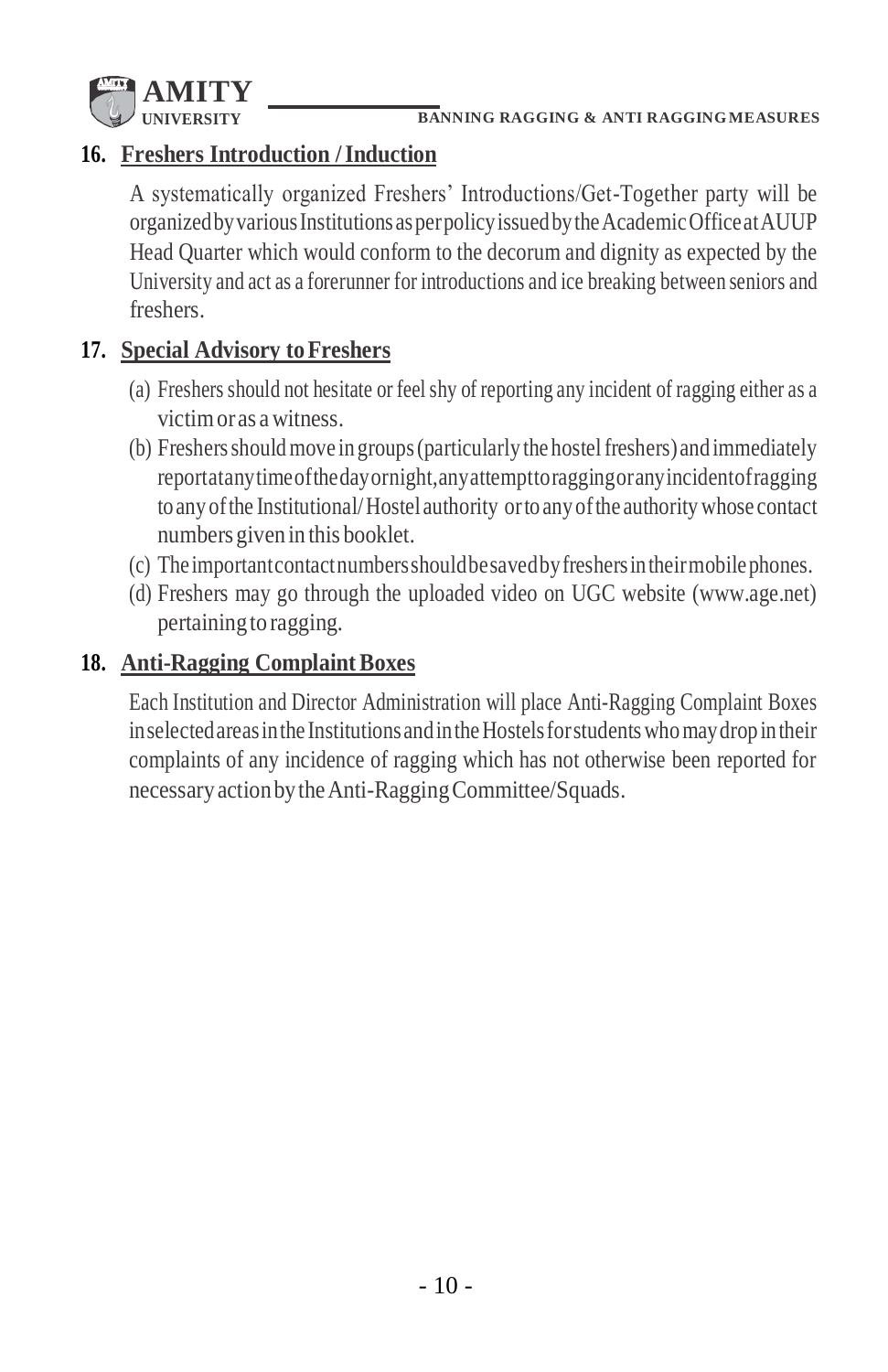

#### **IMPORTANT TELEPHONE NOs. OF SECURITY/ ADMIN/WARDENS**

| Wg Cdr (Dr.) Anil Kumar             | Asst Pro VC & Chief Proctor         | 9663073790 | akumar3@lko.amity.edu          |
|-------------------------------------|-------------------------------------|------------|--------------------------------|
| Lt. Col. A. Mehrotra                | Dir (Security)                      | 9838363040 | amehrotra@amity.edu            |
| Capt. D. Gandhi                     | Dir-Administration                  | 9839943757 | dgandhi@lko.amity.edu          |
| Maj. Gen.(Dr.) Shashi Kant<br>Singh | Maintenance &<br>Director (Hostels) | 6283550121 | sksingh2@lko.amity.edu         |
| Sub Maj (Hony Lt) RD Pal            | ASO & FSO                           | 9935622671 |                                |
| Hony. Capt. RB Singh                | AS <sub>0</sub>                     | 9956105174 |                                |
| Mr. Niranjan Singh                  | Chief Warden (Hostel)               | 9509209313 | niranjansingh428@gmail.com     |
| Mrs. Bhawna Sharma                  | Warden Girls Hostel-1               | 9454260489 | bsharma@lko.amity.edu          |
| Mrs. Vineeta Mishra                 | Asst Warden Girls Hostel-1          | 7380487570 | vmishra2@lko.amity.edu         |
| Mrs. Anupama                        | Warden Girls Hostel-4               | 8948047922 |                                |
| Mrs. Rita Srivastava                | Warden Girls Hostel-5               | 6389299696 | rsrivastava3@lko.amity.edu     |
| Ms. Madhulika Singh                 | Asst. Warden Girls Hostel-5         | 9369493048 | msingh1@lko.amity.edu          |
| Mr. Balwinder Pal Singh             | Warden Boys Hostel-2                | 9478196436 | balwinder.singh19788@gmail.com |
| Mr. Rajeev Singh                    | Asst. Warden Boys Hostel-2          | 9450820204 | rajeevsingh.amity@gmail.com    |
| Mr. Sanjay Kumar Shukla             | Warden Boys Hotel-3                 | 6307957493 | skshukla@lko.amity.edu         |
| Mr. Ram Pal Yadav                   | Asst Warden Boys Hostel-3           | 9794122017 | rampal.yadav017@gmail.com      |
| Mr. Subhash Kumar                   | Warden Boys Hostel-6                | 8789518122 | subhashsaurabh574@gmail.com    |
| Women Helpline                      | (Police)                            | 1090       |                                |

*\*Allfreshersareadvisedtosave theseMobileNumbersintheirMobile phonesfor anyfuture need.*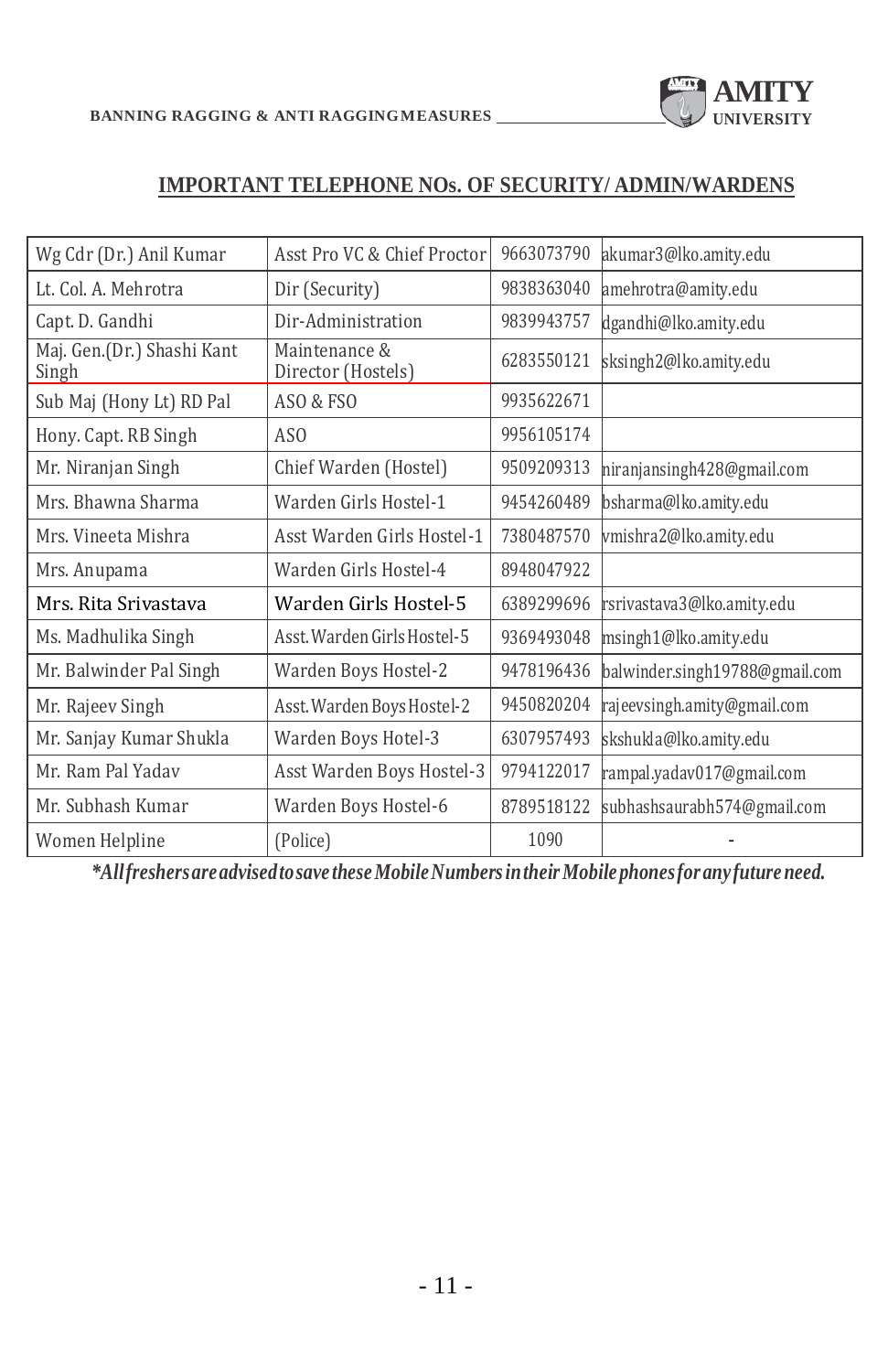

## **PROCTORIAL BOARD SESSION 2019-2020**

| Wg. Cdr. (Dr.) Anil Kumar<br>(Retd.)     | <b>Asst Pro VC</b><br>& Chief Proctor |            | 9663073790 akumar3@lko.amity.edu |
|------------------------------------------|---------------------------------------|------------|----------------------------------|
| Prof. (Dr.) Aryandra Kumar<br>Jouhari    | Dy. Chief Proctor                     | 9919254034 | akjouhari@lko.amity.edu          |
| Prof. (Dr.) Satyarth Prakash<br>Tripathi | Dy. Chief Proctor                     | 7376237707 | sptripathi@lko.amity.edu         |
| Dr. Nimish Gupta                         | Dy. Chief Proctor                     | 9415435438 | ngupta@lko.amity.edu             |
| Dr. Vineet Awasthi                       | Dy. Chief Proctor                     | 9451505950 | vawasthi@lko.amity.edu           |
| Dr. Sachin Kumar                         | Dy. Chief Proctor                     | 9411907335 | skumar3@lko.amity.edu            |
| Dr. Arvind Kumar Singh                   | Dy. Chief Proctor                     | 9473662323 | aksingh12@lko.amity.edu          |
| Dr. Arun Bhadauria                       | <b>PROCTOR</b>                        | 7379198610 | abhadauria@amity.edu             |
| Mr. Samarth Pande                        | <b>Assistant Proctor</b>              | 9919603896 | spande2@lko.amity.edu            |
| Dr. Amit Kumar Sinha                     | <b>Assistant Proctor</b>              | 9984842785 | aksinha1@lko.amity.edu           |
| Dr. Sana Moid                            | <b>Assistant Proctor</b>              | 9335071165 | smoid@lko.amity.edu              |
| Mr. Tanuj Mathur                         | <b>Assistant Proctor</b>              | 8011886770 | tmathur@lko.amity.edu            |
| Dr. Ashish Chandra                       | <b>Assistant Proctor</b>              | 9897574275 | achandra@lko.amity.edu           |
| Ms. Rashmi Singh                         | <b>Assistant Proctor</b>              | 7668055552 | rsingh5@lko.amity.edu            |
| Mr. Shailendra Singh Rana                | <b>PROCTOR</b>                        | 9917337689 | shailendra.rana1983@gmail.com    |
| Dr. Tapan Chandola                       | <b>Assistant Proctor</b>              | 9818601249 | tkchandola@lko.amity.edu         |
| Dr. Amarendra Kumar<br>Srivastava        | <b>Assistant Proctor</b>              | 9450616530 | aksrivastava1@lko.amity.edu      |
| Dr. Taru Mishra                          | Assistant Proctor                     | 9918777709 | tmishra1@gmail.com               |
| Dr. Anuj Kumar Sharma                    | <b>Assistant Proctor</b>              | 9415543356 | aksharma@lko.amity.edu           |
| Ms. Malobika Bose                        | <b>Assistant Proctor</b>              | 9335260939 | mbose@lko.amity.edu              |
| Ms. Anumeha Sahai                        | <b>Assistant Proctor</b>              | 9335516659 | asahai@lko.amity.edu             |
| Ms. Jyoti Yadav                          | <b>Assistant Proctor</b>              | 7388891663 | jyadav@lko.amity.edu             |
| Mr. Abhishek Kumar                       | <b>PROCTOR</b>                        | 9452853335 | akumar2@lko.amity.edu            |
| Dr. Ausaf Ahmad                          | <b>Assistant Proctor</b>              | 9005638999 | aahmad@lko.amity.edu             |
| Dr. Rahul Gupta                          | <b>Assistant Proctor</b>              | 9795515546 | rgupta1@lko.amity.edu            |
| Dr. Paras Porwal                         | <b>Assistant Proctor</b>              | 9889327441 | pporwal@lko.amity.edu            |
| Ms. Parul Johri                          | <b>Assistant Proctor</b>              | 9838144680 | pjohri@lko.amity.edu             |
| Dr. Parmesh Kumar Dwivedi                | <b>Assistant Proctor</b>              | 9452035128 | pkdwivedi@lko.amity.edu          |
| Dr. Zeeshan Fatima                       | <b>Assistant Proctor</b>              | 9415335922 | zfatima@amity.edu                |
| Dr. Kapil Shanker Tiwari                 | Assistant Proctor                     | 9236909051 | kstiwari@amity.edu               |
| Mr. Rahul Kumar Shukla                   | <b>Assistant Proctor</b>              | 7814194329 | rkshukla@lko.amity.edu           |
| Dr. Kamlesh K. Singh                     | <b>PROCTOR</b>                        | 9451397255 | kksingh@lko.amity.edu            |
| Ms. Shikha Singh                         | <b>Assistant Proctor</b>              | 9450124178 | ssingh8@lko.amity.edu            |
| Dr. Rajeev Pratap                        | <b>Assistant Proctor</b>              | 9889124547 | rpratap@lko.amity.edu            |
| Ms. Anuradha Misra                       | Assistant Proctor                     | 9235151861 | amisra@lko.amity.edu             |
| Mr. Vineet Singh                         | <b>Assistant Proctor</b>              | 9956261122 | vsingh@lko.amity.edu             |
| Mr. Puneet Sharma                        | <b>Assistant Proctor</b>              | 9936107942 | psharma9@lko.amity.edu           |
| Dr. Sangeeta Bajpai                      | <b>Assistant Proctor</b>              | 9450759287 | sbajpai1@amity.edu               |
| Mr. Vivek Verma                          | <b>PROCTOR</b>                        | 9792855701 | vverma@lko.amity.edu             |
| Col. Vivek Mathur (Retd.)                | <b>Assistant Proctor</b>              | 9792000740 | vmathur@lko.amity.edu            |
| Mr. Mragank Sharma                       | <b>Assistant Proctor</b>              | 9044752211 | msharma2@lko.amity.edu           |
| Dr. Divya Srivastava                     | <b>Assistant Proctor</b>              | 7408448555 | dsrivastava4@lko.amity.edu       |
| Mr. Devesh Ojha                          | <b>Assistant Proctor</b>              | 8004180087 | dojha@lko.amity.edu              |
| Mr. Sumit Krishnan                       | <b>Assistant Proctor</b>              | 9580120509 | skrishna@lko.amity.edu           |
| Ms. Deepti Pande Rana                    | <b>Assistant Proctor</b>              | 9454109002 | dprana@lko.amity.edu             |
| Ar. Madhavendra Pratap Singh             | <b>Assistant Proctor</b>              | 9453539062 | mpsingh@lko.amity.edu            |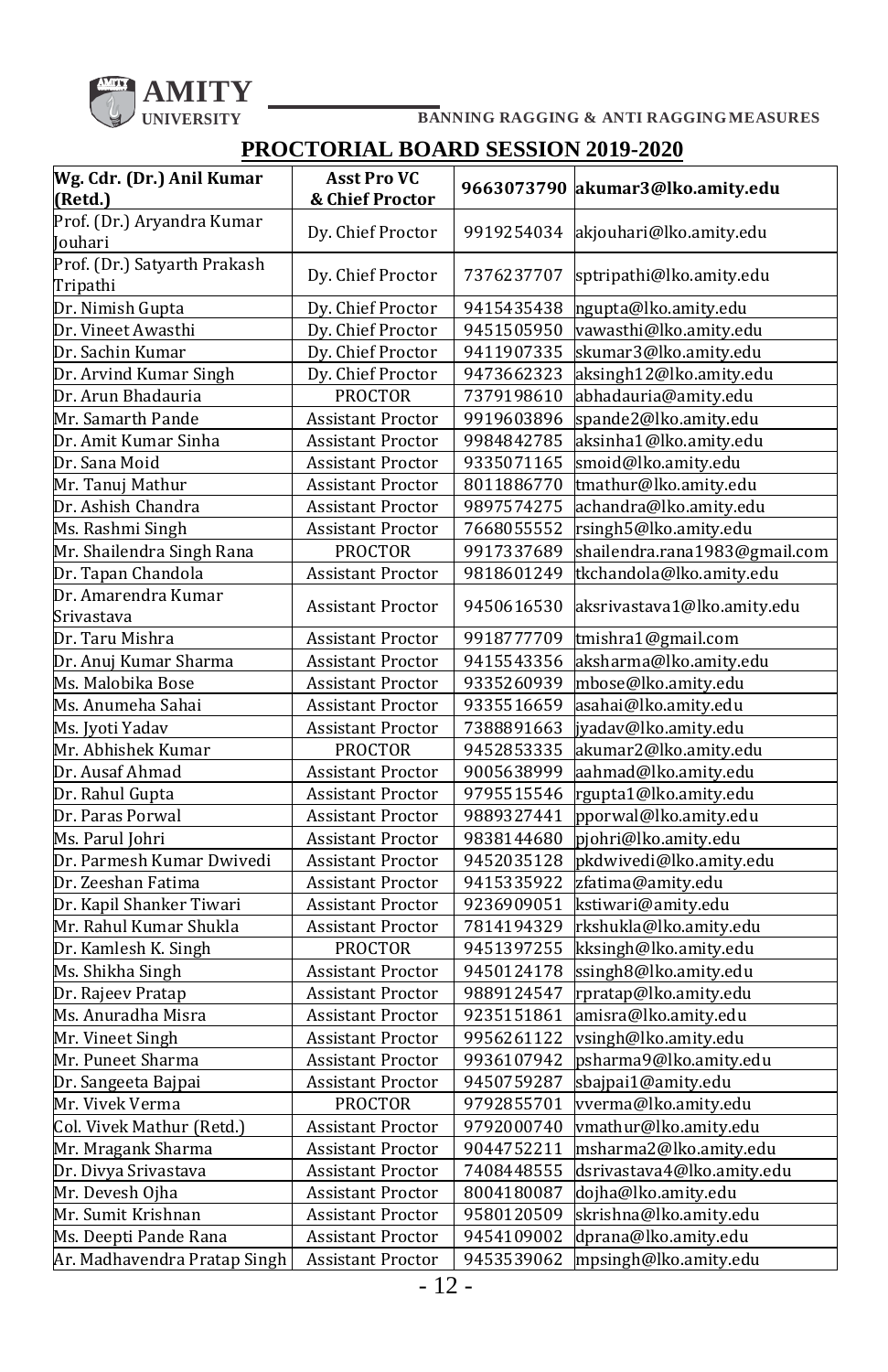#### **BANNING RAGGING & ANTI RAGGINGMEASURES**

| <b>BANNING RAGGING &amp; ANTI RAGGINGMEASURES</b> |                          |            | AMITY<br><b>UNIVERSITY</b> |
|---------------------------------------------------|--------------------------|------------|----------------------------|
| Dr. Pankaj K. Goswami                             | <b>Assistant Proctor</b> | 9453434364 | pkgoswami@amity.edu        |
| Dr. Meenakshi Srivastava                          | <b>Assistant Proctor</b> | 9415433194 | msrivastava@lko.amity.edu  |
| Dr. Satendra Kumar Mishra                         | <b>PROCTOR</b>           | 9307041344 | skmishra2@lko.amity.edu    |
| Dr. Shraddha Srivastava                           | <b>Assistant Proctor</b> | 9919863256 | ssrivastava2@amity.edu     |
| Dr. Deepshikha Srivastava                         | <b>Assistant Proctor</b> | 9935994485 | dsrivastava5@lko.amity.edu |
| Dr. Pragyan Dangwal                               | <b>Assistant Proctor</b> | 9918126681 | pdangwal@amity.edu         |
| Ms. Preeti Bala Mishra                            | <b>Assistant Proctor</b> | 9695960607 | pbmishra@lko.amity.edu     |
| Mr. Trilochan S. Kalra                            | <b>Assistant Proctor</b> | 9451781960 | tskalra@lko.amity.edu      |
| Ms. Upasana Saxena                                | <b>Assistant Proctor</b> | 9565066661 | usaxena@lko.amity.edu      |
| Dr. Tulika Sahu                                   | <b>Assistant Proctor</b> | 8090855760 | tsahu@lko.amity.edu        |
| Dr. Shikha Chantia                                | <b>Assistant Proctor</b> | 8004583841 | schantia@lko.amity.edu     |
| Mr. Manas Dixit                                   | <b>Assistant Proctor</b> | 9696626296 | mdixit@lko.amity.edu       |
| Dr. Vartika Srivastava                            | <b>Assistant Proctor</b> | 9721132210 | vsrivastava@lko.amity.edu  |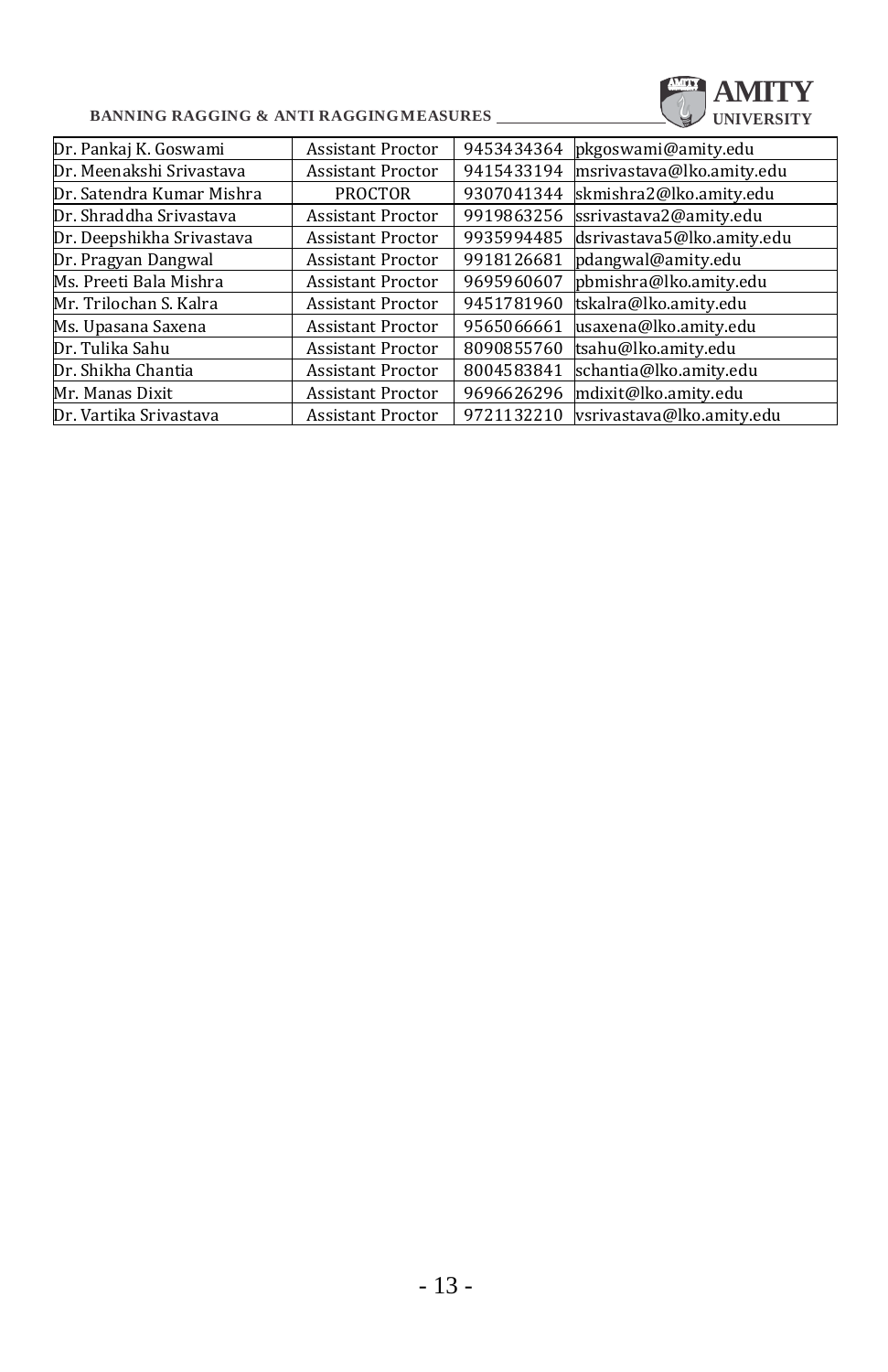

#### **AFFIDAVIT BY THE STUDENT**

**Annexure - I**

(ON Rs. 10/- STAMP PAPER DULYNOTARIZED)

I, ................................................................................. (full name of student with admission/ registration / enrolment number) s/o d/o Mr./Mrs./Ms..........................................................., having been admitted to .......................................... (name of the institution), have received a copy of the UGC Regulations on Curbing the Menace of understood the provisions contained in the said Regulations.

- (2) I have, in particular, perused clause 3 of the Regulations and I am aware as to what constitutes ragging.
- (3) I have also, in particular, perused clause 7 and clause 9.1 of the Regulations and am fullyawareofthepenalandadministrativeactionthatisliabletobetakenagainstmein case I am found guilty of or abetting ragging, actively or passively, or being part of a conspiracy to promote ragging.
- (4) I hereby solemnly aver and undertake that
	- (a) Iwillnotindulgeinanybehaviororactthatmaybeconstitutedasragging under clause 3 of the Regulations.
	- (b) I will not participate in or abet or propagate through any act of commission or omissionthatmaybeconstitutedasraggingunderclause3oftheRegulations.
- (5) Iherebyaffirmthat,iffoundguiltyofragging,Iamliable forpunishmentaccordingto clause 9.1 of the Regulations, without prejudice to any other criminal action that may be takenagainstmeunderanypenallaworanylawforthetimebeinginforce.
- (6) I hereby declare thatI have not been expelled or debarred fromadmissionin any institutioninthecountryonaccountofbeingfoundguiltyof,abettingorbeingpartofa conspiracy to promote, ragging; and further affirm that, in case the declaration is found tobeuntrue,Iamawarethatmyadmissionisliabletobecancelled.

|                                                                                                                                                                                      | <b>Signature of Deponent</b> |
|--------------------------------------------------------------------------------------------------------------------------------------------------------------------------------------|------------------------------|
|                                                                                                                                                                                      | Name:                        |
| <b>VERIFICATION</b>                                                                                                                                                                  |                              |
| Verified that the contents of this undertaking are true to the best of may knowledge and no<br>part of the undertaking is false and nothing has been concealed or misstated therein. |                              |
|                                                                                                                                                                                      |                              |

Verified at ...................(place) ................ on this day ............... month of................... year.

**Signature of deponent Name:**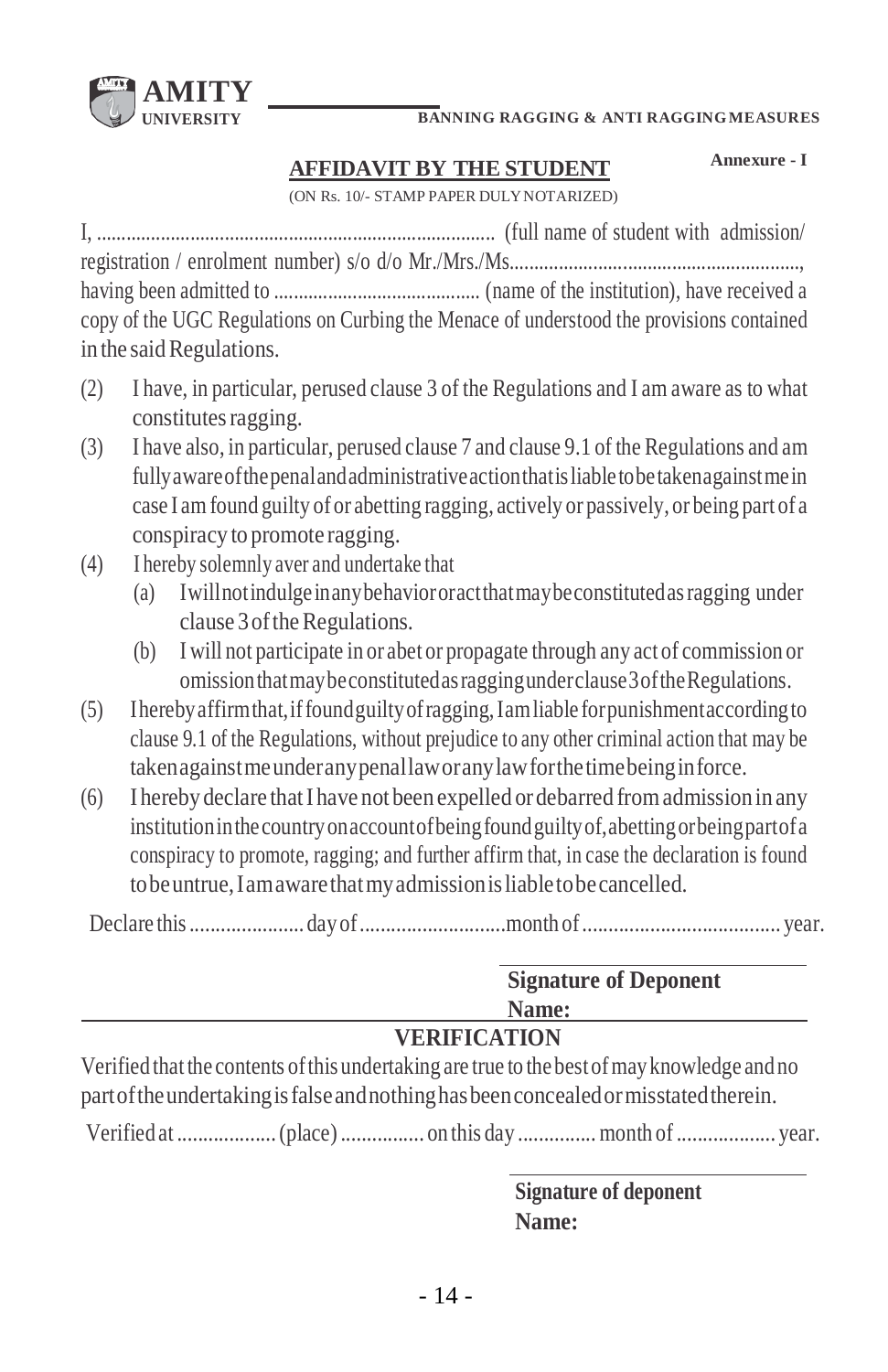

**Annexure - II**

#### **AFFIDAVIT BY PARENTS / GUARDIAN**

(ON Rs. 10/- STAMP PAPER DULY NOTARIZED)

I, Mr./Mrs./Ms. ..............................................(full name of parent/guardian), father/mother/ guardian ............................ (full name of, (full name of student with admission/registration/ enrolment number) ................, having been admitted to (name of the Institution) ..............., have received a copy of the UGC Regulations on Curbing the Menace of Ragging in Higher Educational Institutions, 2009, (hereinafter called the "Regulations"), carefully read and fully understood the provisions contained in the said Regulations."

- (2) Ihave,inparticular,perusedclause3oftheRegulationsandamawareastowhatconstitutes ragging.
- (3) Ihavealso,inaparticular,perusedclause7andclause9.1oftheRegulationsandfullyaware ofthepenalandadministrativeactionthatisliabletobetakenagainstmywardincasehe/she isfound guilty of a abetting ragging, actively or passively, or being part of a conspiracy to promote ragging.
- (4) I hereby solemnly aver and undertake that
	- (a) Myward will notindulge in any behavior or actthatmay be constituted asragging under clause 3 of the Regulations.
	- (b) Mywardwillnotparticipate inorabetorpropagate throughany actofcommission or omissionthatmaybeconstitutedasraggingunderclause3oftheRegulations.
- (5) I hereby affirm that, if found guilty of ragging, my ward is liable for punishment according to clause 9.1 of the Regulations, without prejudice to any other criminal action that may be takenagainstmywardunderanypenallaworanylawforthetimebeinginforce.
- (6) I hereby declare that my ward has not been expelled or debarred from admission in any institution in the country on account of being found guilty of, abetting or being part of a conspiracytopromote,ragging;andfurtheraffirmthat,incasethedeclarationisfoundtobe untrue, the admission of my ward is liable to be cancelled.

Declarethis.............................dayof..........................monthof...............................year.

| <b>Signature of deponent</b> |
|------------------------------|
| Name:                        |
| Adress:                      |
| Tel./ Mobile No.:            |
|                              |

#### **VERIFICATION**

Verified thatthe contents ofthis undertaking are true to the best ofmy knowledge and no part ofthe undertaking isfalse and nothing hasbeen concealed ormisstated therein.

Verified at ............... (Place) on this .................... day of ............. month ........... year.

**Signature of deponent Name:**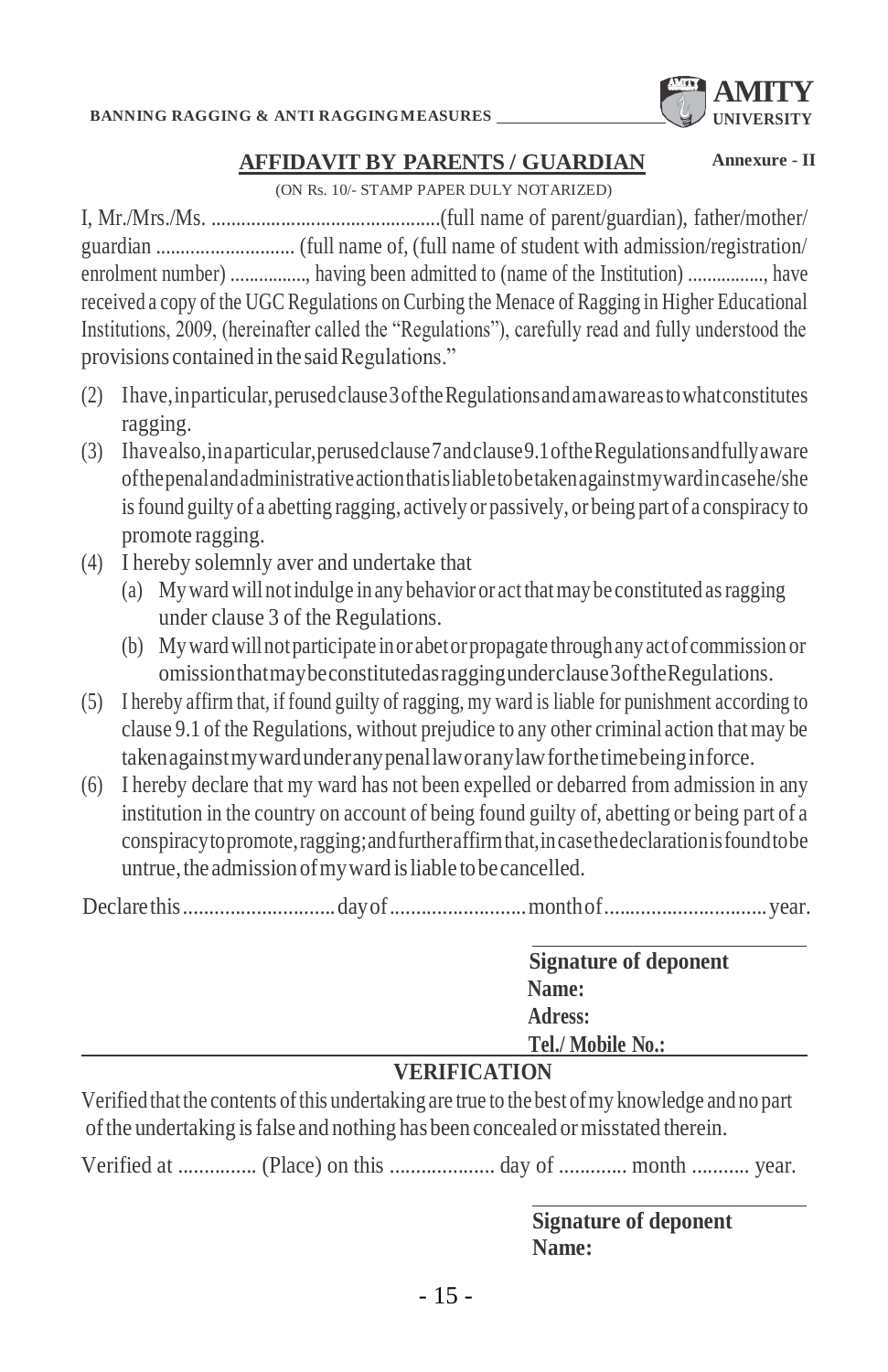

# **NOTE**

NOTWITHSTANDING STATED ANYTHING HEREIN THE REGULATIONS / DIRECTIVE FOR BANNING RAGGING AND ANTI RAGGING MEASURES, THE REGULATION OF UGC ON CURBING THE MENACE OF RAGGING IN HIGHER EDUCATION INSTITUTIONS AND THE UTTAR PRADESH PROHIBITION OF RAGGING IN EDUCATIONAL INSTITUTIONS ACT, 2010 SHALL, PREVAIL.